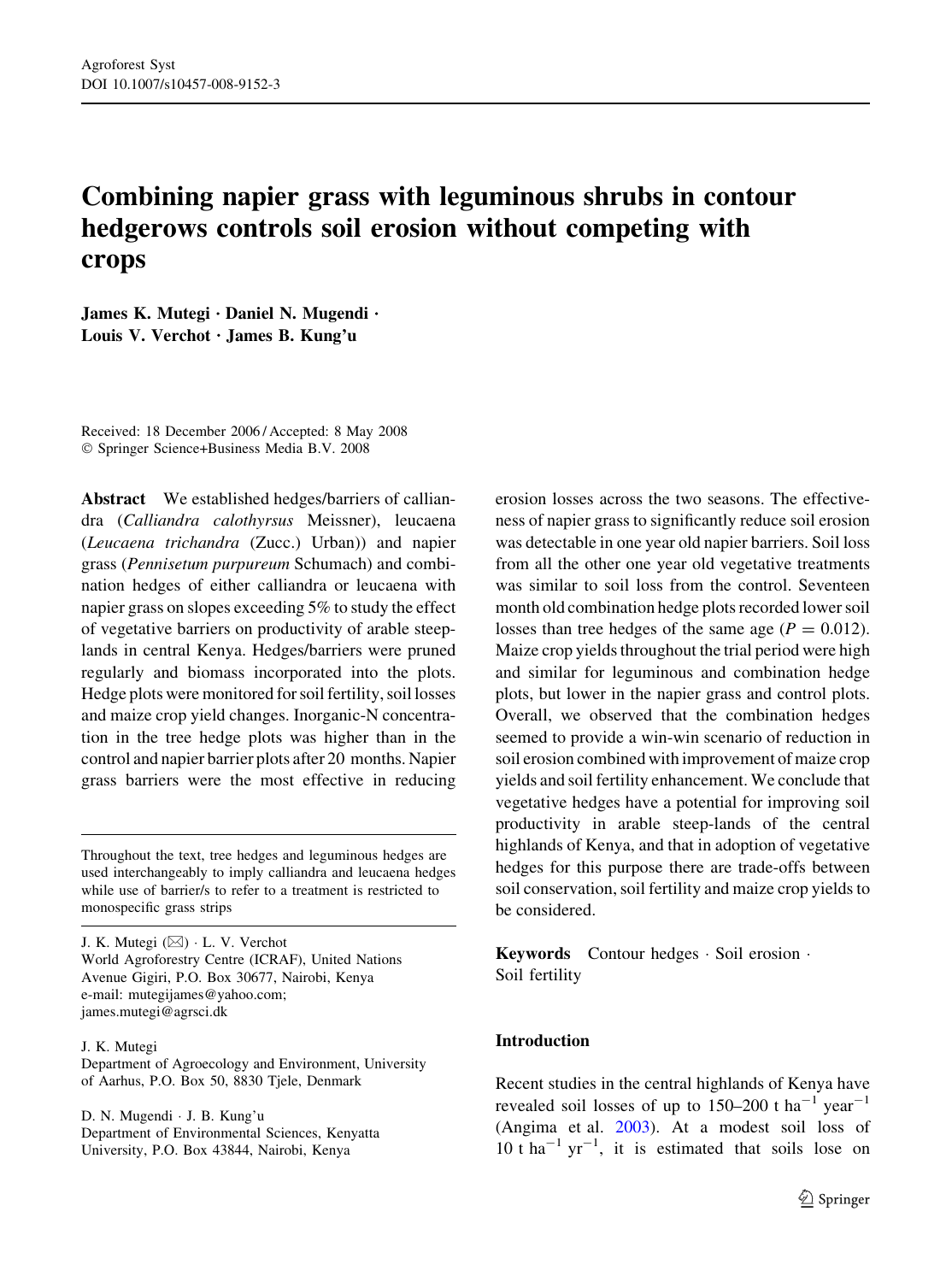average 28 kg N, 10 kg P and 33 kg K  $ha^{-1}year^{-1}$ (Mantel and Van Engelen [1999](#page-11-0)). Construction of physical soil conservation structures is expensive, laborious and time-consuming. Due to resource scarcity and the multiple competing enterprises that characterize most households in the central highlands of Kenya, farmers often lack adequate resources to invest in these soil conservation structures. This has exposed arable land to heavy soil and nutrient losses which in addition to causing serious monetary losses at a farm level, pollute rivers and other water bodies, potentially causing eutrophication and bottom water hypoxia (CAST [1985](#page-10-0); Justic et al. [1995](#page-11-0); Novotny [1999;](#page-11-0) Koning et al. [2000](#page-11-0)).

The usefulness of contour hedges as alternatives to physical soil conservation structures has been demonstrated in Kenya (Raintree and Torres [1986](#page-11-0); Angima et al. [2001](#page-10-0)), Nigeria (Lal [1989](#page-11-0)) and in Java, Indonesia (Pacardo and Montecillo [1983](#page-11-0)). Basically, contour hedgerows control soil erosion by two mechanisms: (1) the hedgerows act as permeable barriers for slowing the flow of runoff and (2) the pruned biomass which is deposited as green manure between the hedges provides a protective cover from raindrop impact (Young [1997](#page-12-0)).

Incorporating leguminous pruning residues from contour hedges improves soil fertility as these materials decompose and release nutrients, which translates into better crop production (Yemoah et al. [1986;](#page-12-0) Mugendi et al. [1999](#page-11-0)). Apart from improving the soil nutrient status, the pruned residues may also increase the soil organic matter content (Yemoah et al. [1986\)](#page-12-0). This in turn improves the soil physical properties, creating favorable conditions for plant growth. In alley cropping trials of nine leguminous trees with maize in Hawaii, Rosecrane et al. ([1992\)](#page-11-0) reported an increase in maize yields with addition of leguminous tree pruning mulches. For every kilogram of nitrogen applied in form of mulch, approximately 12 kg of additional maize grain was produced.

Most of these studies, however, have been done onstation on a few slope categories and under restricted management and therefore do not adequately simulate farm scenarios where a number of factors account for poor performance of technologies that have proven successful under on-station conditions. Due to increasing human population, limited livelihood sources and fixed land sizes, it can be expected that in future more steep lands will be put into production to meet the food

and fiber requirements for additional population. Studies linking the soil conservation aspects of agroforestry with nutrient enhancement and crop production, the ultimate farmers' goals, are few.

The objectives of this study were: (1) to determine the extent of top-soil loss by water erosion from a number of slope categories under continuous cultivation in farmers' fields, (2) to determine the effect of soil loss on maize crop production, and (3) to determine the effectiveness of leguminous hedges of Calliandra calothyrsus Meissner (hereafter referred to as calliandra) and Leucaena trichandra (Zucc.) Urban))(hereafter referred to as leucaena), napier grass (Pennisetum purpureum Schumach) barriers, and a combination of either calliandra or leucaena hedge with napier grass barrier (hereafter referred to as combination hedge) in soil conservation, nutrient enhancement and maize crop production.

# Materials and methods

# Description of the study area

This study was conducted in Chuka Division, Meru South District, which is a predominantly maize growing zone in the central highlands of Kenya. The area is on the eastern slopes of Mt Kenya at an altitude of approximately 1500 m above sea level. Mean annual rainfall is 1200 mm, distributed in two distinct seasons; the long rains (mid March to June) with an average precipitation of 650 mm and the short rains (mid October to December) with an average of 550 mm of rainfall. The average monthly maximum temperature is  $25^{\circ}$ C and the minimum is  $14 \text{ °C}$ . The long-term monthly average temperature is 19.5  $\degree$ C. The soils of this area are mainly humic Nitisols (FAO [1990\)](#page-10-0), equivalent to Paleustalf in the USDA soil taxonomy system (Soil Survey Staff [1990\)](#page-12-0) with a reformation rate of 2.2– 4.5 Mg ha<sup> $-1$ </sup> per year for the top 0–25 cm soil depth and 4.5–10  $Mg$  ha<sup>-1</sup> per year for the 25–50 cm soil depth (McCormack and Young [1981;](#page-11-0) Kilewe [1987](#page-11-0)). They are deep, well weathered with friable clay texture with moderate to high inherent fertility.

Experimental design and methodology

We selected 33 farms each with 5–10%, 10–20%, 20–  $30\%$  and  $>30\%$  slope categories. Within each farm, we established monospecific hedges/barriers of calliandra,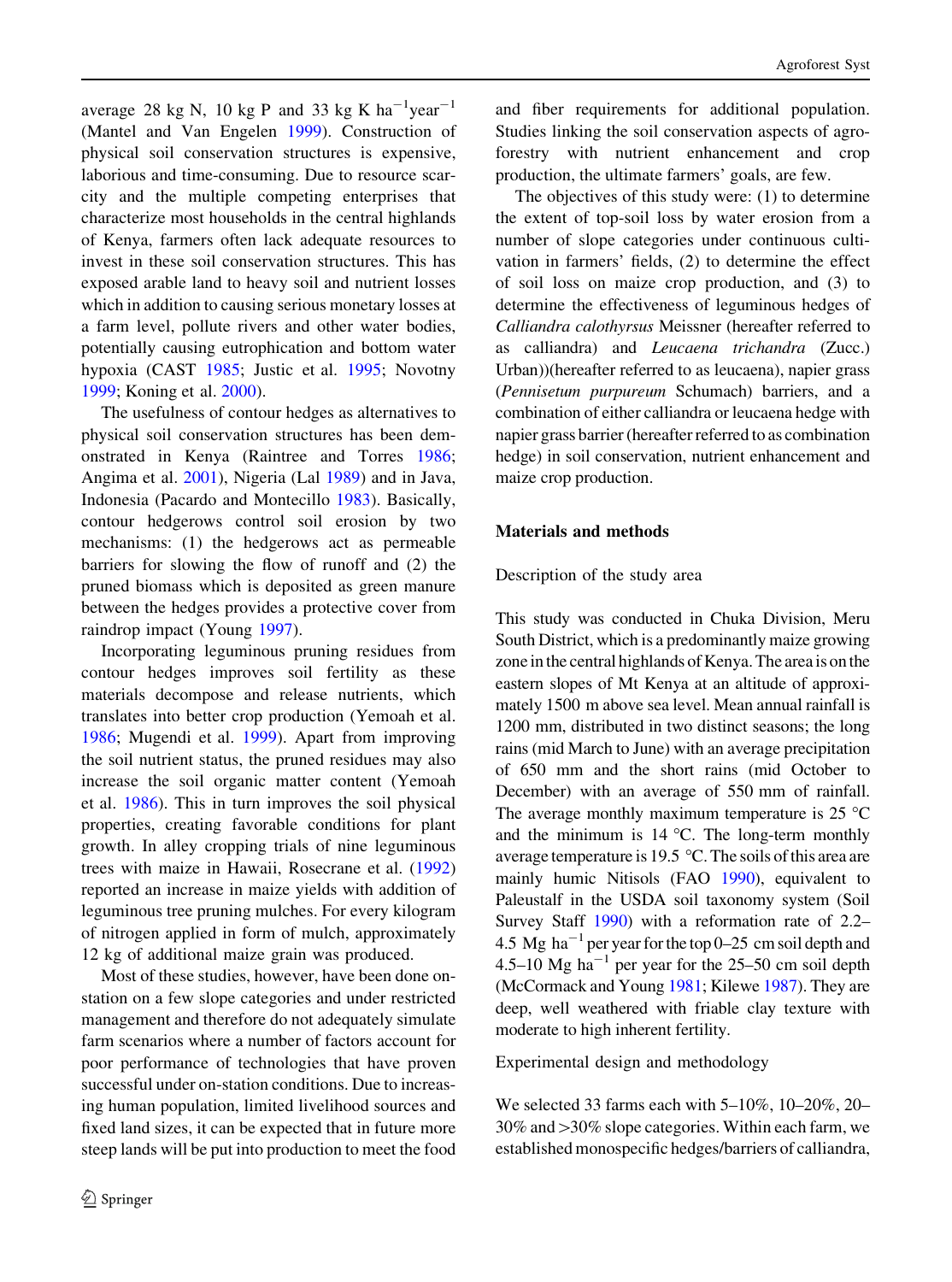leucaena, napier grass and combination hedges of calliandra  $+$  napier and leucaena  $+$  napier across the bottom of each slope category. In each farm, treatments for each slope were randomized within one long hedge. Plots with no species in the hedge (conventionally equivalent to continuous cropping) acted as controls in this arrangement. Calliandra and leucaena species were inoculated with effective strains of Rhizobium spp. before planting to ensure nodulation in order to enhance their N fixing ability. Each hedge/barrier was made up of 2 rows of the above species arranged in an interlocking/zig zag manner with inter-row spacing of 0.25 m and intra-row spacing of 0.5 m. The plots were 10 m long with variable inter-hedge/barrier spacing estimated according to Young's [\(1997](#page-12-0)) formula for biological hedge efficiency as influenced by degree of arable land steepness stated as:

$$
W = 200/S\% \tag{1}
$$

where  $W =$  inter-hedge/barrier spacing in metres and  $S\%$  = per cent slope. Where there was a napier + either calliandra or leucaena combination, the tree row always preceded the napier grass row upslope. Horizontally, plot boundaries were effectively defined by galvanized steel sheets 50 cm high inserted up to 20 cm below the soil surface to restrict lateral exchange of eroded soil between test plots. Each farm represented a block. The aim of blocking was to minimize the effects of site variation so that the treatment effects could be more accurately quantified by use of statistical tests. Care was taken to ensure that none of the plots fell on obvious convex zones of higher than average net erosion, or deposition zones of net sedimentation. We also trenched the plots on the upper lateral borders to prevent eroded sediments from upslope areas from entering into the test plots.

After planting, the hedges/barriers were left for one year to establish, after which they were pruned regularly (after every 2 months) to a height of 50 cm for trees and 10 cm for napier. This was meant to ensure that they did not overgrow the crop to pose significant aboveground competition. The resulting biomass from any one hedge/barrier was cut into fine pieces and incorporated into the test plot it served.

### Soil sampling and analysis

Initial sampling for soil characterization was done on each farm before commencing the trials. The second set of soil samples were collected 20 months after establishment of the trials. For each collection date, at least six samples from each plot were collected. The six samples were thoroughly mixed and sub-sampled to form one composite sample. Field moist sub-samples were refrigerated at  $4^{\circ}$ C immediately after collection. Twenty grams of this field moist soil was extracted using 5 mL of 2 N KCl within 3 days of collection (ICRAF [1995](#page-11-0)) by shaking for 1 h at 150 revolutions  $min^{-1}$ . The solution was filtered using a prewashed Whatman No.5 filter paper. Soil water content was determined gravimetrically from stored field moist soil at the time of extraction and used for expression of inorganic-N on a dry weight basis. Nitrate plus NO<sub>2</sub> were determined by the cadmium reduction method (Dorich and Nelson [1984](#page-10-0)). Ammonium  $(NH_4^+)$  was determined by the salicylate-hypochlorite colorimetric method (Anderson and Ingram [1993\)](#page-10-0). Soil bulk density was determined by the undisturbed core method (Anderson and Ingram [1993\)](#page-10-0) and used to convert  $NO_3$  concentration values from mg kg<sup>-1</sup> to kg ha<sup>-1</sup>.

For other analyses, soils were air dried and then crushed to pass through a 2 mm sieve. Soil pH was determined in  $H<sub>2</sub>O$  (1:2.5 wt/vol) (McLean [1982](#page-11-0)), exchangeable Ca and Mg by 1 M KCl extraction, and exchangeable K by 0.5 M NaHCO<sub>3</sub> + 0.01 M ethylene-diamine-tetra-acetic acid (EDTA) extraction. Soil texture/particle size was determined by use of the hydrometer method (Gee and Bauder [1986\)](#page-11-0). Total organic C was determined by digesting the soil at 130 °C for 30 min with concentrated  $H_2SO_4$  and  $K_2Cr_2O_7$ , after which C was determined colorimetrically (Anderson and Ingram [1993](#page-10-0)).

## Soil loss assessment

Soil movement in each plot was assessed by use of calibrated plastic erosion pins (FAO [1993](#page-10-0)) installed at a spacing of  $2 \times 2$  m. Erosional pin readings were taken to the nearest millimeter, to allow any seasonal change in soil level to be clearly recognized. The net change in soil depth within the test plot was estimated as the difference between deposited soil; increment in soil depth on erosional pin scale (common along the hedges) and washed away soil; reduction in depth on the erosional pin scale. The resulting soil loss measurements were converted to t  $ha^{-1}$  by first calculating the volume of topsoil washed per plot by use of an equation: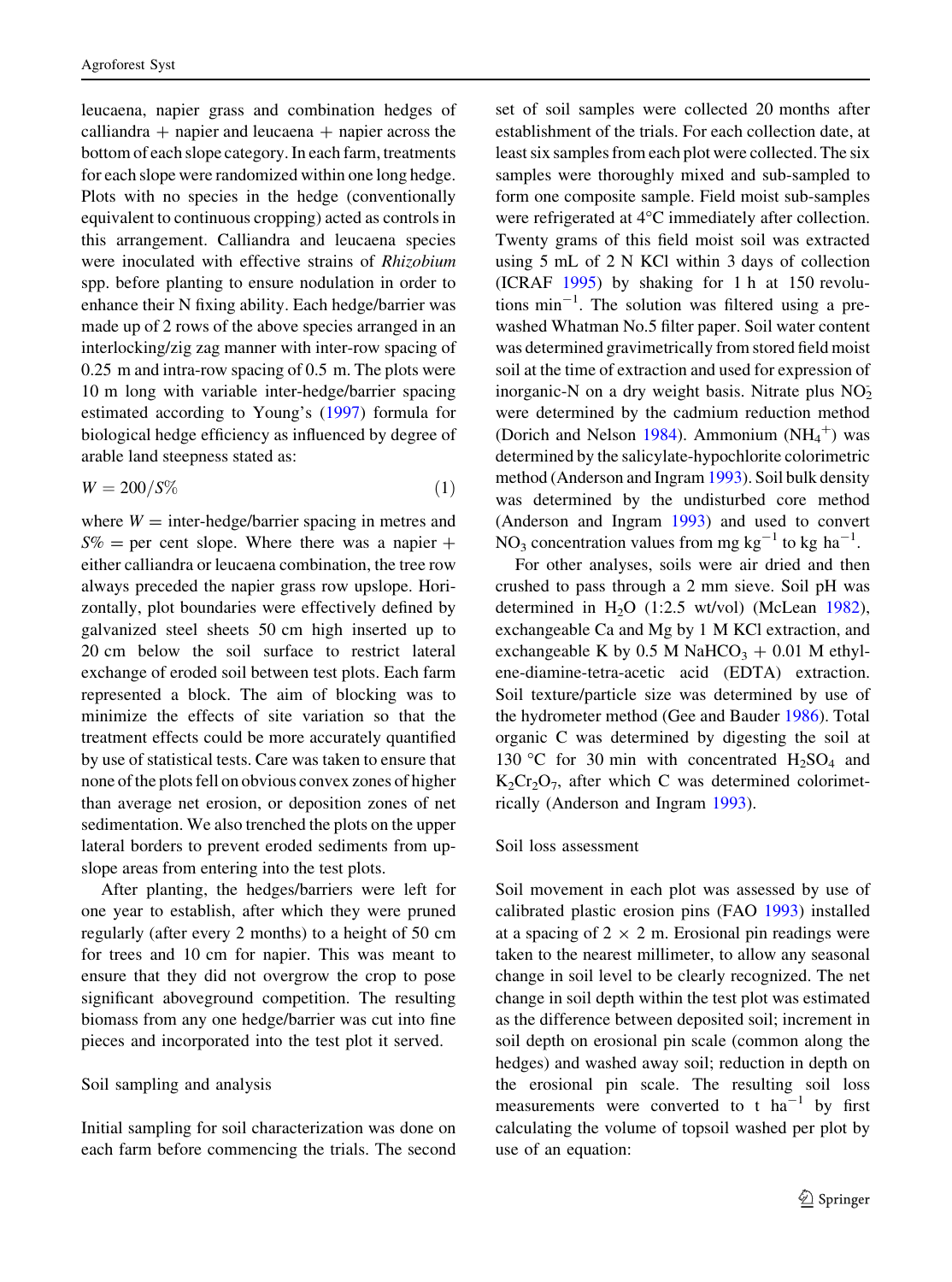$$
Vplot = (Average depth of washed soil)
$$
  
× (Plot length) × (Alley width) (2)

The resulting volume was then multiplied by the bulk density to get the mass of soil lost, which was then converted to t  $ha^{-1}$ .

## Maize yield assessment

We determined maize harvest area from the plots that were served by hedges and then harvested maize within it by cutting at the root collar. We catered for edge effects by leaving any maize that was within 1 m of the plot margins. Maize was weighed immediately after harvest to determine the total fresh weight (sto $ver + unshelled \ncobs$ . We then separated the unshelled maize cobs from the stover, determined the total stover fresh weight and took a sub-sample for dry weight determination. To obtain grain yields, grains were separated from the core by hand shelling, weighed, and a sub-sample taken for dry weight determination. Similarly, empty cobs (without grains) were weighed and a sub-sample taken for dry weight determination. To determine dry weight, the above sub-samples (cobs, stover and grain) were oven dried at 60  $\degree$ C for three days to a constant weight. The proportion of dry matter was calculated by use of the formula:

$$
Yield (t/ha) = [10 \times TFW \times SSDW]/(HA \times SSFW)
$$
\n(3)

Where 10 is a constant for conversion of yields in kg m<sup>-2</sup> to t ha<sup>-1</sup>; TFW is total fresh weight (kg); SSDW is sub-sample dry weight (g); HA is harvest area  $(m<sup>2</sup>)$  and SSFW is sub-sample fresh weight (g).

To determine the relationship between topsoil loss and maize crop growth parameters, the control plots on 10–20% slope within 26 of the 33 farms were used. Control plots were selected so as to avoid treatment interference, while the 10–20% slope category was used because it was the most widespread slope category in the study area. These farms were sampled on the basis of the farmer's adherence to proper and uniform agronomic aspects such as planting time, weeding, plant population and planting the same seed variety (i.e. H513). H513 is one of the recommended and most widely used maize varieties in the central highlands of Kenya. In addition to the yield parameters cited above, crop height was measured at the maize tasselling stage.

#### Statistical analysis

We analyzed data by use of GenStat for Windows software (version 6.1, Rothamsted Experimental Station) (GenStat [2002](#page-11-0)). We used analysis of variance (ANOVA) to test the hypothesis that leguminous contour hedges could enhance soil fertility, reduce soil losses and enhance crop yields. Protected least significant difference (LSD) at  $P = 0.05$  (Fisher [1935\)](#page-10-0) was used to separate the means. The hypothesis that soil erosion is directly linked to losses in maize production was tested by regressing soil loss values against various maize crop growth parameters. The best fit models were fitted into the data based on one that had the highest  $R^2$  to describe the nature of relationships between soil loss and maize crop growth parameters.

#### Results

## Rainfall characteristics

We observed a total annual rainfall of 1032 mm split into 467 mm during the long rains and 565 mm during the short rains. This annual rainfall was about 14% lower than the long-term average for this area (i.e. 1200 mm). Rainfall peaks coincided with the months of April and November while the lowest precipitation was recorded in the months of February, June and September (Fig. 1). This monthly rainfall distribution was in agreement with the expected rainfall pattern for this region.

Soil characteristics

Treatment effects on soil characteristics were not affected by site gradient/slope  $(P > 0.05)$ . We



Fig. 1 Monthly rainfall pattern in Kirege location during the study period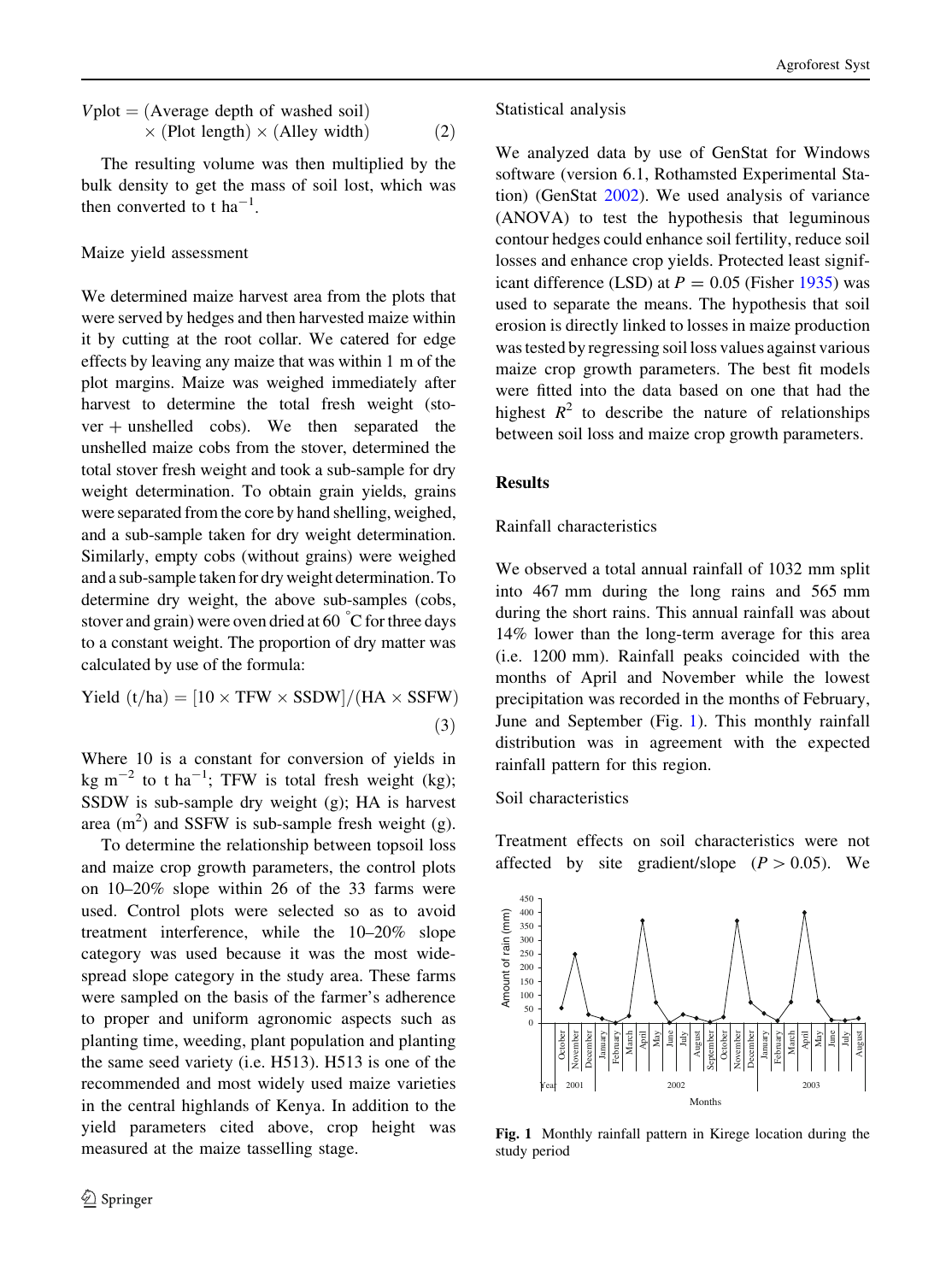<span id="page-4-0"></span>

| Treatment                                          | pH $H_2O^a$            | Exchangeable Ca<br>$\mathsf{Cmol}_c$ $\mathsf{kg}^{-1}$ | Exchangeable Mg<br>Cmol <sub>c</sub> $kg^{-1}$ | Exchangeable K<br>Cmol <sub>c</sub> $kg^{-1}$ | Total organic C<br>$g \text{ kg}^{-1}$ | $(NH_4^- + NO_3^-)$<br>kg ha <sup>-1</sup><br>Inorganic-N |
|----------------------------------------------------|------------------------|---------------------------------------------------------|------------------------------------------------|-----------------------------------------------|----------------------------------------|-----------------------------------------------------------|
| Before establishment of trials (Time 0 months      |                        |                                                         |                                                |                                               |                                        |                                                           |
| Control                                            | 4.8c $\pm$ 0.09 (132)  | $4.2c \pm 0.18$ (129)                                   | $2.1a \pm 0.07$ (129)                          | $0.5bc \pm 0.03$ (132)                        | $17.4$ cd $\pm$ 0.28 (130)             | $62.7a \pm 5.88$ (130)                                    |
| Calliandra                                         | $4.7d \pm 0.11$ (132)  | $3.8c \pm 0.18$ (127)                                   | 1.4 cd $\pm$ 0.04 (127)                        | $0.4c \pm 0.04$ (132)                         | $17.0d \pm 0.13$ (132)                 | $60.9a \pm 4.31(131)$                                     |
| Leucaena                                           | $4.9c \pm 0.15$ (132)  | $3.9c \pm 0.14(132)$                                    | 1.1e $\pm$ 0.06 (132)                          | $0.5b \pm 0.02$ (132)                         | 17.1 cd $\pm$ 0.22 (130)               | $66.1a \pm 3.39$ (129)                                    |
| Napier                                             | $4.6d \pm 0.08$ (128)  | $4.2c \pm 0.15$ (132)                                   | $1.7b \pm 0.02$ (132)                          | $0.5bc \pm 0.02$ (130)                        | 17.1 cd $\pm$ 0.25 (131)               | $70.3a \pm 3.11(130)$                                     |
| Calliandra + Napier                                | $4.6d \pm 0.02$ (130)) | $3.9c \pm 0.20$ (130)                                   | 1.3de $\pm$ 0.09 (130)                         | $0.4c \pm 0.05$ (131)                         | $16.8d \pm 0.16$ (132)                 | $71.8a \pm 7.46$ (127)                                    |
| Leucaena + Napier                                  | $4.8c \pm 0.03$ (128)  | $4.0c \pm 0.08$ (127)                                   | $1.6bc \pm 0.03$ (127)                         | $0.5bc \pm 0.02$ (129)                        | 17.6bcd $\pm$ 0.27 (129)               | $70.3a \pm 4.07$ (125)                                    |
| After 20 months of experimentation (Time 20 months |                        |                                                         |                                                |                                               |                                        |                                                           |
| Control                                            | $4.9c \pm 0.09$ (130)  | $3.8c \pm 0.10$ (128)                                   | $1.0e \pm 0.16$ (128)                          | $0.2d \pm 0.03$ (127)                         | $(8.3bc \pm 0.26)$ (132)               | $26.6d \pm 3.40$ (130)                                    |
| Calliandra                                         | 5.2ab $\pm$ 0.06 (129) | $4.7b \pm 0.12$ (128)                                   | $1.5bc \pm 0.04$ (128)                         | $0.6b \pm 0.05$ (128)                         | $21.7a \pm 0.82$ (129)                 | 38.7bc $\pm$ 0.85 (127)                                   |
| Leucaena                                           | 5.1b $\pm$ 0.03 (129)  | $4.6bc \pm 0.21$ (131)                                  | $1.5$ bcd $\pm 0.04$ (131)                     | $0.7a \pm 0.03$ (131)                         | $20.8a \pm 0.76$ (128)                 | $43.7b \pm 0.26$ (129)                                    |
| Napier                                             | $4.7d \pm 0.13$ (132)  | 3.3d $\pm$ 0.07 (130)                                   | 1.3de $\pm$ 0.13 (130)                         | $0.4c \pm 0.06$ (130)                         | $18.2$ bc $\pm$ 0.15 (132)             | $27.4d \pm 0.22$ (132)                                    |
| Calliandra + Napier                                | 5.3a $\pm$ 0.04 (132)  | $5.5a \pm 0.22$ (127)                                   | $1.7b \pm 0.11(127)$                           | $0.4c \pm 0.04$ (132)                         | $20.7a \pm 0.29$ (128)                 | 31.6 cd $\pm$ 3.17 (130)                                  |
| Leucaena + Napier                                  | $5.2ab \pm 0.05$ (130) | 5.1a $\pm$ 0.10 (128)                                   | $1.8a \pm 0.07$ (128)                          | $0.6b \pm 0.09$ (132)                         | 18.6b $\pm$ 0.22 (129)                 | 30.0 cd $\pm$ 0.27 (127)                                  |
|                                                    |                        |                                                         |                                                |                                               |                                        |                                                           |

Table 1 Properties of top 0-30 cm depth of soil at the start and after 20 months of experimentation in Kirege location Table 1 Properties of top 0–30 cm depth of soil at the start and after 20 months of experimentation in Kirege location

Values are means  $\pm$  SE; values in parentheses represent number of observations. Means within a column followed by different letters indicate significant difference based on Fisher's protected LSD test  $(P = 0.05)$ Values are means ± SE; values in parentheses represent number of observations. Means within a column followed by different letters indicate significant difference based on Fisher's protected LSD test  $(P = 0.05)$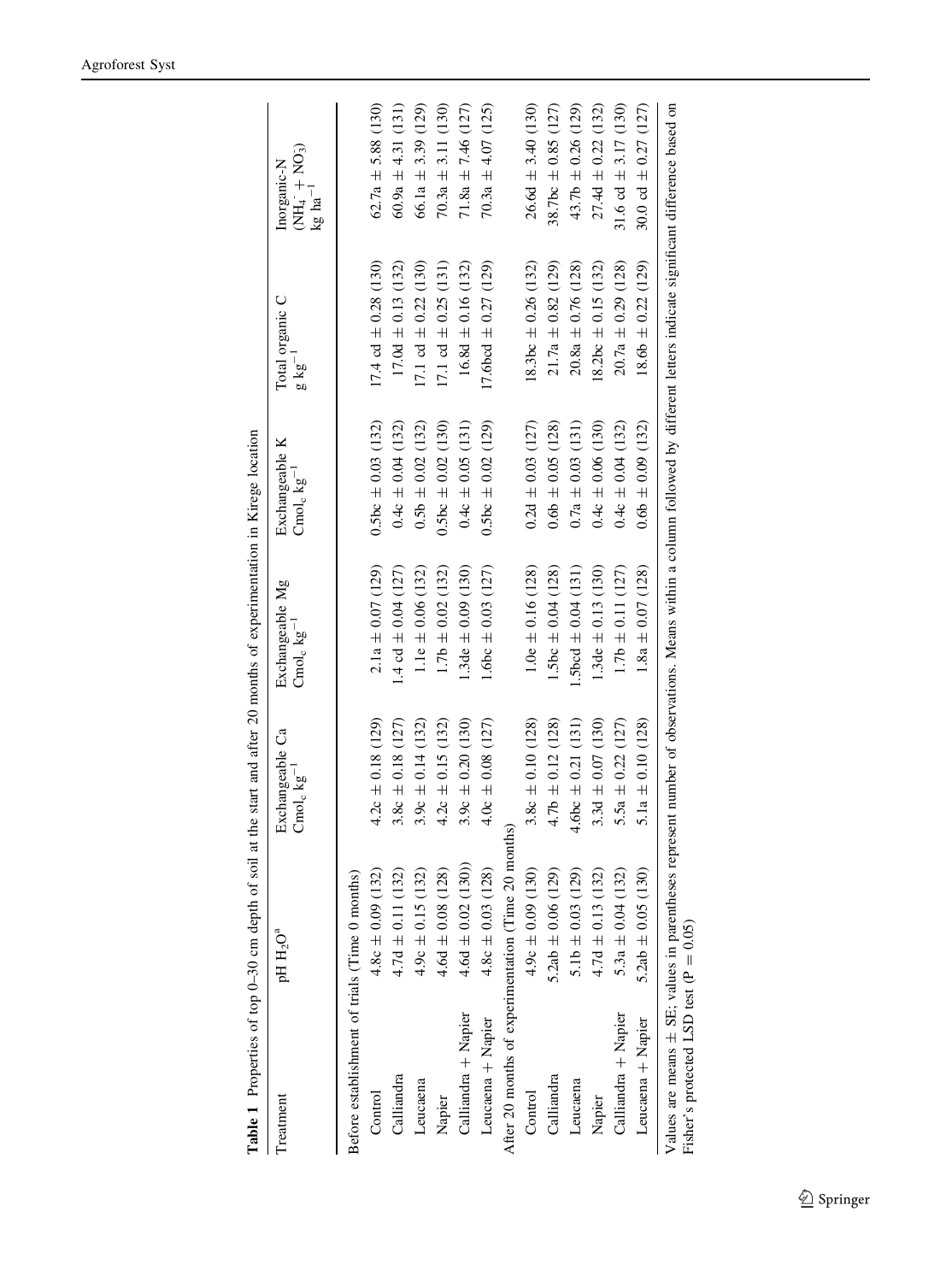observed higher inorganic-N at 0 months than at 20 months  $(P < 0.0001)$  $(P < 0.0001)$  $(P < 0.0001)$  (Table 1). We did not observe any significant differences in inorganic-N concentration between treatments at time 0  $(P = 0.68)$ , but we did observe significantly higher inorganic-N in the sole leguminous hedge plots relative to the control and napier barrier plots after 20 months  $(P = 0.027)$ . Though at time 0 combination hedge plots had on average 7.5 kg ha<sup>-1</sup> more inorganic-N than tree hedges, 20 months later we observed 10.4 kg ha<sup> $-1$ </sup> more inorganic-N in tree hedge plots relative to combination hedge plots. We consistently observed significantly higher soil pH, exchangeable bases (Ca and Mg) and C in both sole leguminous hedge treatments and combination hedges at 20 months than at 0 months  $(P < 0.0001)$ . Soil exchangeable K increased significantly in the sole leguminous hedge plots after 20 months of experimentation ( $P = 0.006$ ).

# Effects of hedges on soil erosion

Table [2](#page-6-0) shows soil loss from plots with different types of hedge during the first and second seasons, classified by slope categories:  $5-10$ ,  $10-20$ ,  $20-30$  and  $>30\%$ . The first season of soil loss estimation was done 12 months (short rains) after establishment of hedges while the second season was done 17 months (long rains) after hedge establishment. The first season on average, registered higher soil losses ( $P = 0.004$ ) than the second season for treatments with hedges and vice versa for the control. Soil losses from plots on 5–10% slope had a narrow range  $(10-17$  t ha year<sup>-1</sup>) for different treatments and seasons in comparison to other slopes and were not significantly different ( $P\lt 0.05$ ). During the first season, there were significantly lower  $(P<0.001)$  soil losses in plots under napier grass barriers relative to the control on 10–20% and 20–30% slope categories. Apart from the napier grass barriers, soil loss differences between different vegetative hedge plots during this season on these slope categories were not significant ( $P \lt 0.05$ ). Consistent significant differences between hedges were observed during the second season on slopes exceeding  $10\%$  ( $P < 0.05$ ).

Napier barriers were the most effective at reducing erosion losses across the two seasons (Table [2](#page-6-0)). Seventeen month old combination hedge plots recorded lower soil losses than tree hedges of the same age ( $P = 0.012$ ).

Soil loss on the 10–20% slope category was higher than soil loss on any other slope category  $(P = 0.043)$  although ordinarily we would have expected soil loss to increase with slope. In efforts to explain this unexpected phenomenon, we analyzed the soil texture results on a per slope basis. We found significantly lower ( $P < 0.001$ ) levels of clay particles on the 10–20% slope relative to 20–30 and  $>30\%$  slopes (Table [3\)](#page-6-0).

# Maize growth and yield

The presence of tree and combination hedges did not significantly affect maize crop yield during the first season ( $P < 0.05$ ) (Table [4](#page-7-0)). Napier barriers suppressed yields during this season, but not during the second. Tree and combination hedges resulted in significant increases in yields in the second season. Maize yield in all vegetative hedge/barrier plots increased by between 1.2 and 1.3 t  $ha^{-1}$  during the second season relative to the first season but decreased by  $0.2$  t ha<sup>-1</sup> in control plots during the second season relative to the first season.

The influence of soil loss on crop growth for each season was not consistent ( $P < 0.05$ ). Cumulative soil losses on the  $10-20\%$  slope were 4 to  $>20$  fold higher than the established tolerable soil loss limit of 10 t ha<sup>-1</sup> year<sup>-1</sup>, implying that this was a highly fragile slope category in this region (Table [5](#page-7-0)). We observed significantly lower grain yield when cumulative soil loss exceeded 200 t ha<sup>-1</sup> year<sup>-1</sup>  $(P = 0.01)$  and significantly lower plant height (cm) and stover weight (t ha<sup>-1</sup> year<sup>-1</sup>) when cumulative soil loss exceeded 150 t ha<sup>-1</sup> year<sup>-1</sup> ( $P < 0.0001$ ) (Table [5](#page-7-0)). Total aboveground biomass was significantly affected by any soil loss above 100 t ha<sup>-1</sup> year<sup>-1</sup> ( $P < 0.0001$ ). We regressed cumulative soil loss against maize crop growth parameters. The relationship between cumulative soil loss and maize grain weight, stover weight, plant height, and total above ground biomass was negative, linear and highly significant ( $P < 0.0001$ ) (Fig. [2\)](#page-8-0).

# **Discussion**

Soil analytical characteristics

The increase in soil pH on tree and combination hedge plots was associated with an increment in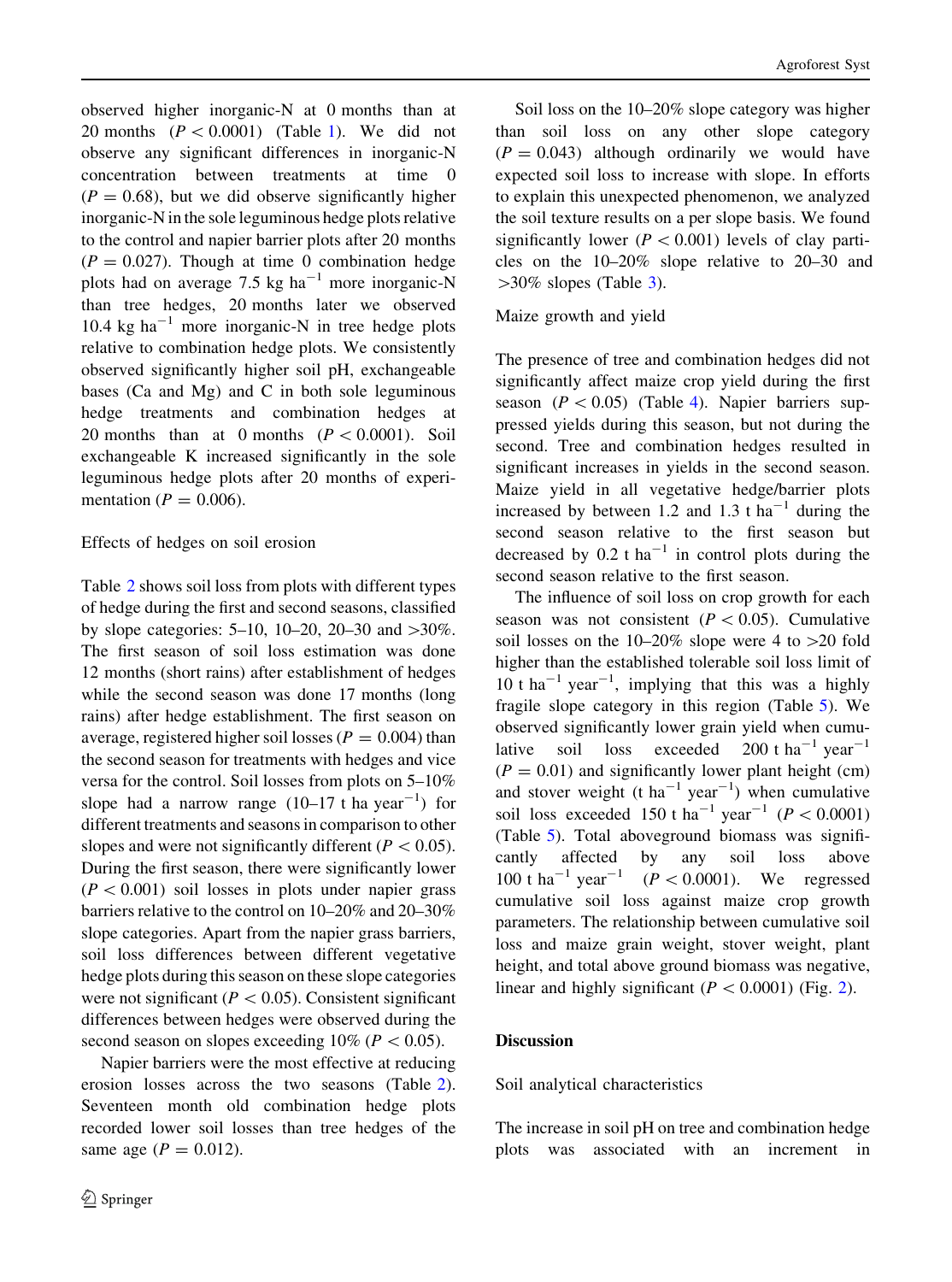| Slope category $(\%)$<br>Treatment                        | $5 - 10$<br>Soil loss (t $ha^{-1}$ ) | $10 - 20$<br>Soil loss (t $ha^{-1}$ ) | $20 - 30$<br>Soil loss (t $ha^{-1}$ ) | >30<br>Soil loss (t $ha^{-1}$ ) |
|-----------------------------------------------------------|--------------------------------------|---------------------------------------|---------------------------------------|---------------------------------|
| First season (Time: 12 months after trial establishment)  |                                      |                                       |                                       |                                 |
| Control                                                   | $16.8a \pm 1.85$                     | 79.5a $\pm$ 7.96                      | $77.4a \pm 7.46$                      | $67.5a \pm 7.25$                |
| Calliandra                                                | $15.5a \pm 2.51$                     | $37.5b \pm 1.54$                      | $34.9b \pm 1.91$                      | $26.5b \pm 2.91$                |
| Leucaena                                                  | $14.7a \pm 1.90$                     | $46.6b \pm 4.40$                      | $37.5b \pm 1.49$                      | $29.6b \pm 8.38$                |
| Napier                                                    | $12.6a \pm 1.84$                     | $20.9c \pm 2.69$                      | $22.9c \pm 1.89$                      | $20.6b \pm 2.76$                |
| $Calliandra + Napier$                                     | $13.6a \pm 1.93$                     | $30.6b \pm 2.49$                      | $26.5bc \pm 2.10$                     | $26.9b \pm 2.98$                |
| Leucaena $+$ Napier                                       | $14.2a \pm 0.94$                     | $35.2b \pm 4.76$                      | $33.7b \pm 1.79$                      | $21.8b \pm 1.87$                |
| Second season (Time: 17 months after trial establishment) |                                      |                                       |                                       |                                 |
| Control                                                   | $16.5a \pm 1.67$                     | 79.6a $\pm$ 8.41                      | $79.3a \pm 7.63$                      | $78.9a \pm 5.85$                |
| Calliandra                                                | $11.0a \pm 1.52$                     | $26.1b \pm 3.82$                      | $28.9b \pm 3.15$                      | $22.2b \pm 2.68$                |
| Leucaena                                                  | $12.3a \pm 1.64$                     | $29.7b \pm 6.22$                      | $28.6b \pm 3.58$                      | $23.5b \pm 4.56$                |
| Napier                                                    | $10.1a \pm 2.13$                     | $10.2c \pm 0.25$                      | $11.9c \pm 0.44$                      | 9.7c $\pm$ 0.62                 |
| Calliandra +Napier                                        | $12.8a \pm 1.98$                     | 17.7bc $\pm$ 1.85                     | $14.2c \pm 1.40$                      | $11.6c \pm 0.931$               |
| Leucaena $+$ Napier                                       | $10.7a \pm 1.31$                     | 17.8bc $\pm$ 1.46                     | 13.4c $\pm$ 0.34                      | $13.0c \pm 0.44$                |

<span id="page-6-0"></span>Table 2 Mean soil loss for first season (short rains 2001) and second season (long rains 2002) at Kirege location for different slope categories

Values are means  $\pm$  SE; for every treatment and slope category,  $n = 33$ .

For each slope category and season, means within a column followed by different letters indicate significant difference based on Fisher's protected LSD test ( $P = 0.05$ )

Table 3 Characteristics of soil texture at different slope categories in Kirege

| Slope           | Particle size $(g \text{ kg}^{-1})$ |                                                      |                  |  |
|-----------------|-------------------------------------|------------------------------------------------------|------------------|--|
| category $(\%)$ | Sand                                | Silt                                                 | Clay             |  |
| $5 - 10$        |                                     | 318.6a $\pm$ 8.8 284.9ab $\pm$ 9.2                   | 396.5a $\pm$ 1.5 |  |
| $10 - 20$       |                                     | $304.3a + 5.3$ $310.1a + 7.8$                        | $385.6a \pm 8.1$ |  |
| $20 - 30$       | $299.6a + 9.5$                      | $279.8b \pm 9.7$                                     | $420.5h \pm 3.7$ |  |
| >30             |                                     | $299.5a \pm 7.3$ 300.5ab $\pm$ 11.3 411.0b $\pm$ 5.2 |                  |  |

Values are means  $\pm$  SE. For every slope and soil textural characteristic,  $n = 33$ 

For each column, means followed by different letters indicate significant difference based on Fisher's protected LSD test  $(P = 0.05)$ 

exchangeable bases  $(Ca^{2+}$  and  $Mg^{2+})$ . Increased calcium and magnesium reacts with acid soils replacing hydrogen and aluminum on the colloidal complex (Cahn et al. [1993](#page-10-0)). This adsorption of calcium and magnesium ions raises the percentage base saturation of the colloidal complex leading to a corresponding increment in pH (Loomis and Connor [1992](#page-11-0)).

The observation of enhanced inorganic-N in plots served by leucaena and calliandra tree hedges after 20 months is consistent with results from a number of earlier studies (Mugendi et al. [1999](#page-11-0), [2003\)](#page-11-0). This improvement in soil inorganic-N concentration can be attributed to the ability of these leguminous trees to fix and recycle N and act as a 'safety net' against N leaching (van Noordwijk et al. [1996](#page-12-0); Jama et al. [1998;](#page-11-0) Mugendi et al. [2003](#page-11-0)). Low inorganic-N concentration after 20 months relative to initial levels probably resulted from weather and sampling time differences. Whilst the first sampling was done towards the end of September after a long dry spell and during land preparation for planting, the second sampling (time 20 months) was done in July after the March to May rains (long rains) and July drizzles and at maize tasselling stage. It is possible that a substantial amount of nitrate had been immobilized, leached, denitrified or even taken up by the growing crop at the time this sampling was done. Maize has the highest demand for N at the tasselling stage (Karlen et al. [1988\)](#page-11-0), so a significant amount of nitrogen would be locked in maize plant tissues at that time.

Effects of soil losses on maize crop yield

The negative regression relationship between soil loss and maize crop yield and growth parameters is attributable to topsoil losses. Soil loss increment from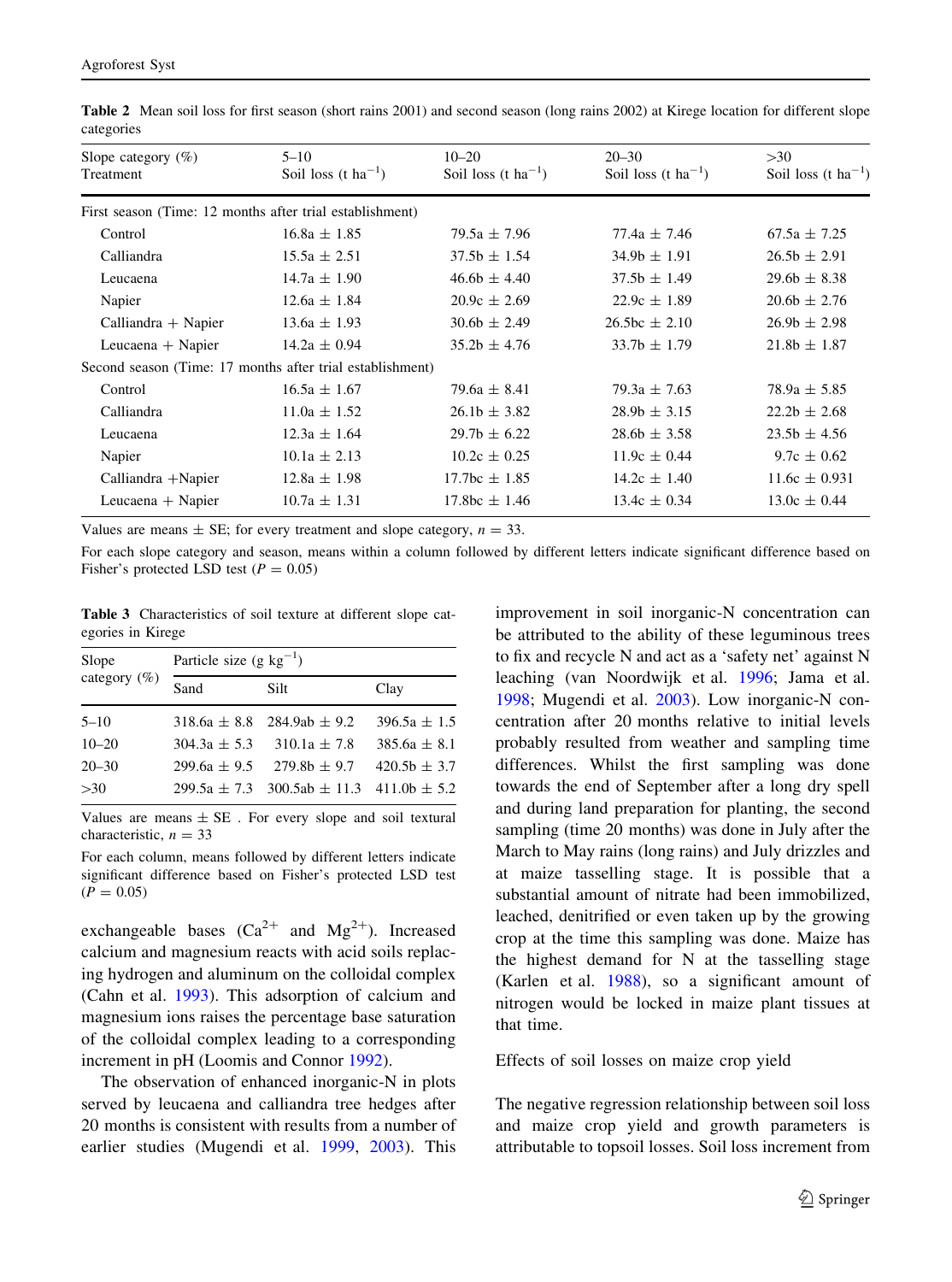| Treatment             | First season<br>Maize grain (t ha <sup>-1</sup> $\pm$ 1SE) | Second season<br>Maize grain (t ha <sup>-1</sup> $\pm$ 1SE) | Treatment mean<br>Maize grain (t ha <sup>-1</sup> $\pm$ 1SE) |
|-----------------------|------------------------------------------------------------|-------------------------------------------------------------|--------------------------------------------------------------|
| Control               | $2.2a \pm 0.5$ (121)                                       | $2.0a \pm 0.3$ (122)                                        | 2.2a                                                         |
| Calliandra            | $1.9a \pm 0.4$ (124)                                       | $3.2b \pm 0.4$ (124)                                        | 2.6ab                                                        |
| Leucaena              | $2.1a \pm 0.6$ (125)                                       | $3.3b \pm 0.5$ (116)                                        | 2.7 <sub>b</sub>                                             |
| Napier                | $0.9b \pm 0.1$ (114)                                       | $2.1a \pm 0.4$ (115)                                        | 1.5c                                                         |
| Calliandra $+$ Napier | $2.2a \pm 0.7$ (119)                                       | $3.4b \pm 0.8$ (122)                                        | 2.8b                                                         |
| Leucaena $+$ Napier   | $2.3a \pm 0.8$ (122)                                       | $3.6b \pm 0.6$ (116)                                        | 2.9 <sub>b</sub>                                             |
|                       |                                                            |                                                             |                                                              |

<span id="page-7-0"></span>Table 4 Maize yield at Kirege farms in plots served by various vegetative hedges during first and second season of the trial (2002 and 2003 respectively)

Values are mean yield  $\pm$  SE; values in parentheses represent the number of observations (n)

For each column, means followed by different letters indicate significant difference based on Fisher's protected LSD test ( $P = 0.05$ )

Table 5 Relationship between observed soil erosion classes with selected maize crop growth parameters in the 10–20% slope category

| Soil loss (t ha <sup>-1</sup> yr <sup>-1</sup> ) | Grain weight (t ha <sup>-1</sup> ) | Plant height (cm)    | Stover weight (t $ha^{-1}$ ) | *TAGB (t ha <sup>-1</sup> ) |
|--------------------------------------------------|------------------------------------|----------------------|------------------------------|-----------------------------|
| $40 - 100$                                       | $1.9a \pm 0.2$ (8)                 | $247.3a \pm 5.0$ (8) | 7.0a $\pm$ 0.2 (8)           | $10.2a \pm 0.5$ (8)         |
| $100 - 150$                                      | $1.5a \pm 0.2$ (8)                 | $259.0a \pm 8.5$ (8) | 7.3a $\pm$ 0.2 (8)           | $4.1b \pm 0.3$ (8)          |
| 150–200                                          | $1.5a \pm 0.2$ (6)                 | $226.2b \pm 8.6$ (6) | $5.6b \pm 0.5(6)$            | $3.2bc \pm 0.1$ (6)         |
| >200                                             | $0.9b \pm 0.3$ (4)                 | 190.1c $\pm$ 2.8 (4) | $3.3c \pm 0.2$ (4)           | $1.6c \pm 0.1$ (4)          |

Values are means  $\pm$  SE; values in parentheses represent number of observations (n)

For each column, means followed by different letters indicate significant difference based on Fisher's protected LSD test ( $P = 0.05$ ). TAGB – total above ground biomass

40–100 t ha<sup>-1</sup> year<sup>-1</sup> to 100–150 t ha<sup>-1</sup> year<sup>-1</sup> on 10–20% slope categories would result in approximately 21% loss in grain yield, while a further increment to  $>200\%$  would lead to  $>52\%$  loss of maize grain yield (Table 5). Most of the soil erosion studies agree that erosion reduces crop production but the level of reduction varies with soil type and the level of inherent fertility. For example, erosion reduced corn yield by 12–21% in Kentucky, 24% in Illinois and Indiana, 25–65% in the southern Piedmont, Georgia, and 21% in Michigan (Frye et al. [1982;](#page-11-0) Olson and Nizeyimana [1988](#page-11-0); Mokma and Sietz [1992\)](#page-11-0). In the Philippines in 15 years, erosion caused an 80% decline in corn productivity (Dregne [1992](#page-10-0)). Basically, soil erosion affects crop productivity by reducing the availability of water, nutrients, and organic matter, and, as the topsoil thins, by restricting rooting depth (Lal [1984;](#page-11-0) Gachene et al. [1997,](#page-11-0) [1998](#page-11-0)). Such major reductions in food-crop yields are particularly serious at a time in history when the growing human population continues to require increased quantities of food and more than 2 billion

people in the world are malnourished (World Health Organization 1995; Pimentel et al. [1997](#page-11-0)).

Effects of hedges/barriers on soil conservation and maize crop performance

Low erosional losses and lack of treatment effects on soil erosion on 5–10% slopes is consistent with results from a number of studies across erodable soil types (see Pelleck [1992](#page-11-0); El-Swaify [1992](#page-10-0); Young [1997](#page-12-0)). High soil erosional losses from steeper continuous cropping (control) plots  $(>10\%)$  have previously been reported by Angima et al. ([2000,](#page-10-0) [2001](#page-10-0)). These results suggest that while land with slopes of  $\langle 10\% \rangle$  can be put into production without threat of erosion, land with slopes exceeding 10% may be highly susceptible to soil erosion and related losses. Sustainable utilization of land on slopes exceeding 10% for agricultural activities would therefore call for implementation of soil conservation measures.

Lower soil losses during the second season in the contour hedge plots in comparison to the first season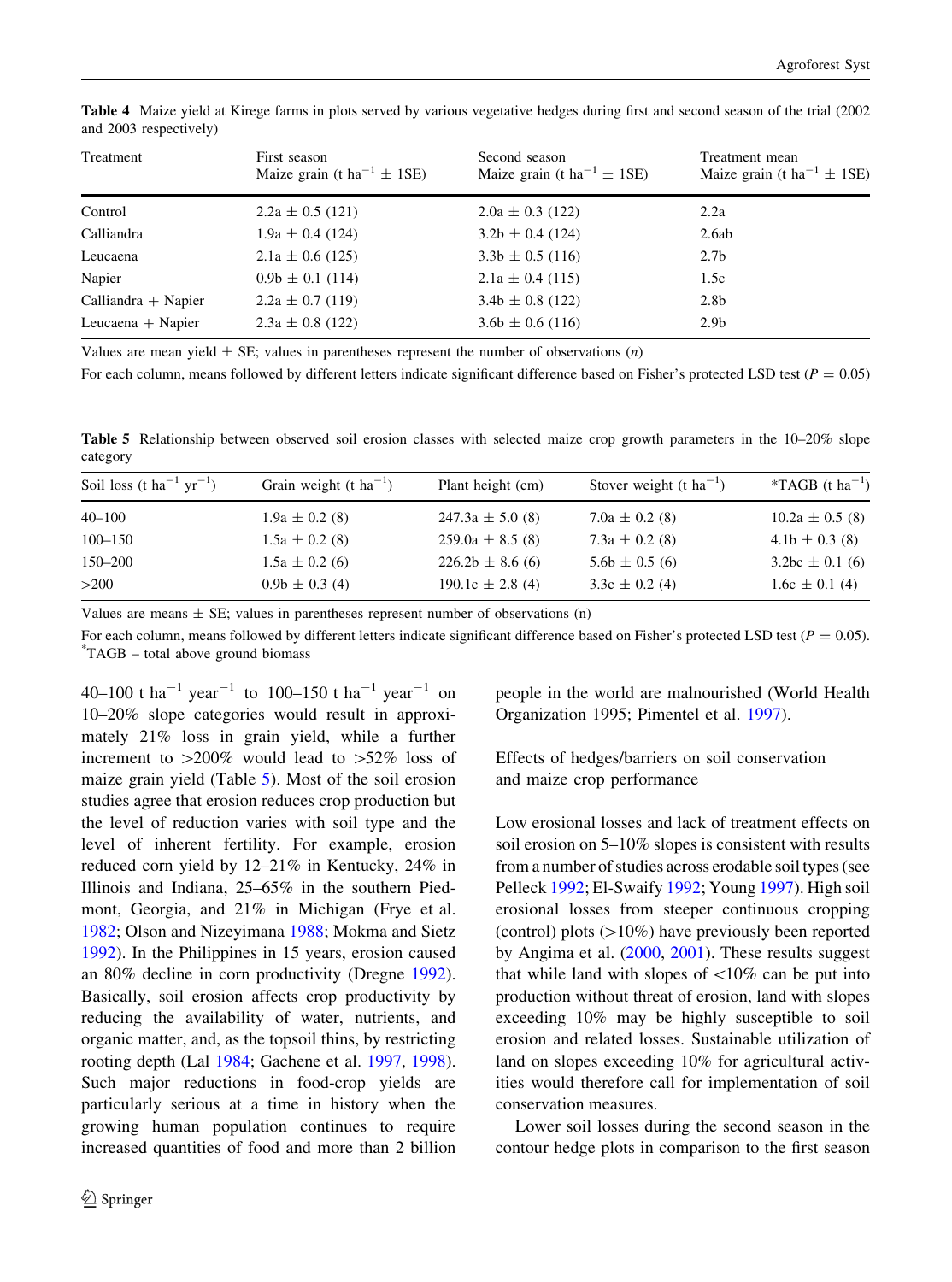<span id="page-8-0"></span>Fig. 2 Relationship between cumulative soil loss and various maize crop growth parameters for control plots in the 10-20% slope category. Dotted lines represent the 95% confidence interval for regression ( $n = 26$ )



can be attributed to differences in stage of growth of hedge species over the two seasons, and natural terrace formation. During the second season, hedges/ barriers were more mature and therefore formed a more intact barrier to sufficiently obstruct runoff and enhance deposition of the sediment load carried down slope by the runoff. Natural terraces form along contour hedges/barriers, advance and become more effective in obstruction of soil movement with time due to entrapment of washed off soil on the up-slope side of the hedge (Lal [1989;](#page-11-0) Pelleck [1992;](#page-11-0) Young [1997\)](#page-12-0).

Napier barriers reduced soil loss better than any other vegetative hedge over the course of the study. Surprisingly, the effectiveness of napier barriers in soil loss control did not translate to higher maize grain yield relative to the control. Despite experiencing higher soil erosional losses than napier barrier plots, the tree and combination hedge plots produced higher maize grain yield than napier barrier plots. The effectiveness of napier grass in soil conservation is attributed to its fibrous and rhizomatous root growth and fast tillering characteristics. These roots spread out superficially (in the 0–30 cm soil depth) over a large area, reinforcing soil around them and bringing about an increase in cohesion and hence in soil shear strength (Dissmeyer and Foster [1985](#page-10-0)). This superficial rooting characteristic, however, implies that the rooting depths of napier grass and maize are similar and therefore belowground competition for water and nutrients could have led to the low maize yield we observed in napier barrier plots (Mureithi [1992](#page-11-0); Mugendi et al. [2003\)](#page-11-0). This shallow rooting characteristic of napier grass contrasts significantly with leucaena and calliandra's deep rooting characteristics (Mugendi et al. [2003](#page-11-0)). As a result of being deep rooted, calliandra and leucaena exploit a different layer in the soil profile than that exploited by maize,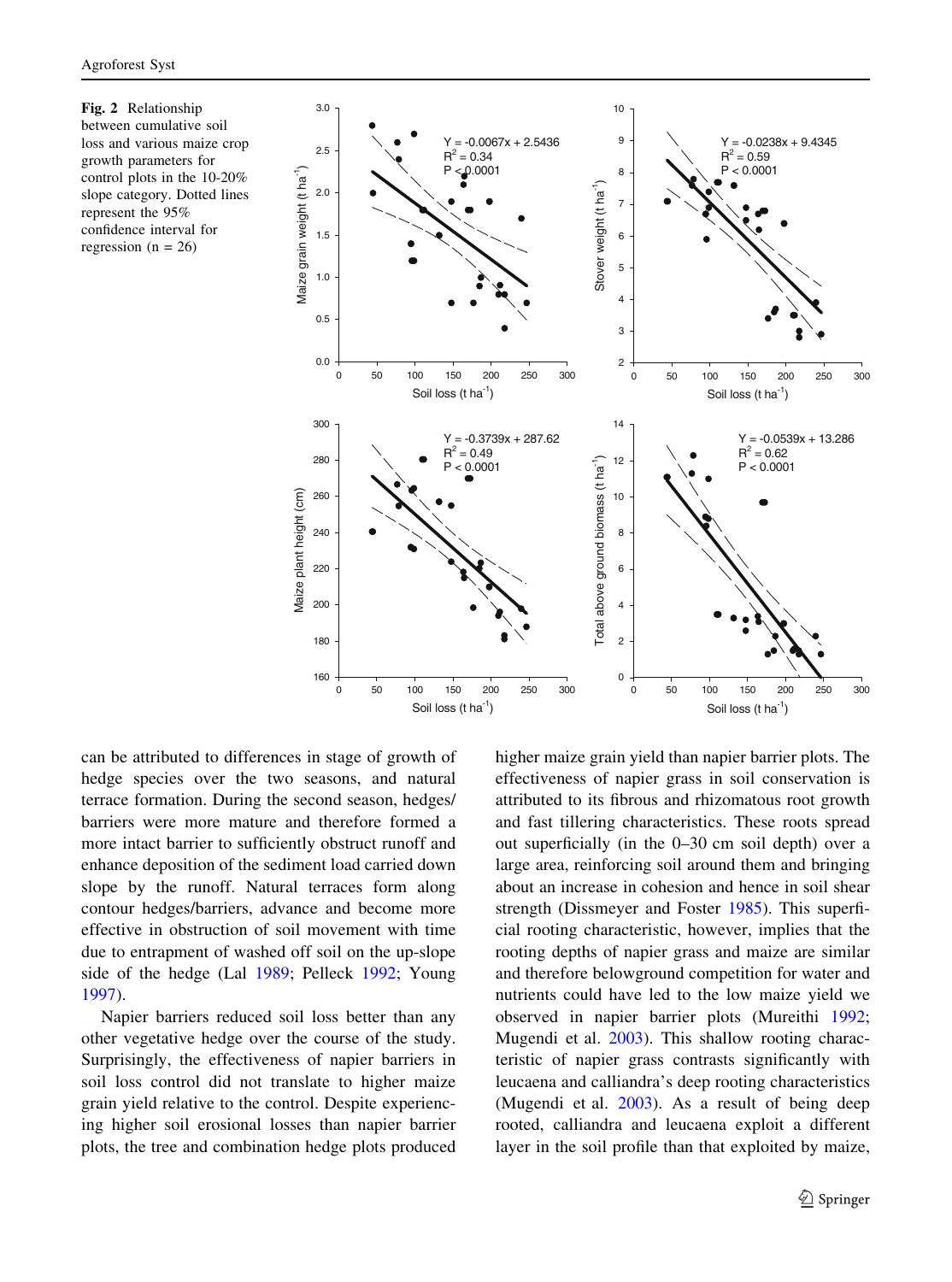and therefore compete less with the maize crop for water and nutrients (Mureithi [1992](#page-11-0); Kang et al. [1985](#page-11-0); Mugendi et al. [2003](#page-11-0)). Apart from reduced competition, deep rooting leguminous species are capable of restricting N leaching and capturing and transferring already leached N from deep soil horizons to topsoil via incorporated biomass and leaf fall (van Noordwijk et al. [1996](#page-12-0); Jama et al. [1998](#page-11-0)), ultimately improving the conditions for associated crops.

Improved maize yield in plots that had a leguminous component, whether as sole tree hedges or combination hedges, may therefore be linked to the improved soil fertility status under those treatments. The two main system positive performance indicators in this study, i.e. soil conservation and maize crop yields were, however, only simultaneously optimized in combination hedge treatments. This could probably be attributed to positive interactions between leguminous species (calliandra and leucaena) and non-leguminous napier grass (see National Research Council [1983;](#page-11-0) Mureithi et al. [1995\)](#page-11-0). Positive interaction of hedge species would imply fast, robust growth, higher tillering ability and more biomass; factors that are a pre-requisite for effective soil conservation and nutrient transfer to alleys via incorporated biomass.

Controlled studies have shown a significant direct transfer of fixed-N to the associated non-legume species (Eaglesham et al. [1981](#page-10-0); Giller et al. [1991](#page-11-0); Frey and Schüepp [1993;](#page-12-0) Stern 1993; Chu et al. [2004](#page-10-0)). There is evidence that mineralization of decomposing legume roots in the soil can increase N availability to associated crops (Schroth [1995](#page-11-0)). Additionally, it has been shown that in addition to performing better when grown in association with legumes (Mureithi et al. [1995;](#page-11-0) Willey [1979\)](#page-12-0), grasses stimulate legumes to increase the rate of N fixation by creating nitrogen deficiency in the soil (Willey [1979](#page-12-0); Mureithi et al. [1995\)](#page-11-0). A combination of these factors would suggest enhanced N availability/reduced nutrient losses from plots and reduced napier barrier-maize crop competition (Schroth [1995;](#page-11-0) van Noordwijk [1989;](#page-12-0) van Noordwijk et al. [1996\)](#page-12-0) in plots served by combination hedges and hence improved conditions for maize crop growth leading to improvement in maize crop yield.

Estimates of lower soil loss on  $20-30\%$  and  $>30\%$ slope categories relative to 10–20% slope category agrees with earlier observations by Angima et al. [\(2000](#page-10-0), [2001\)](#page-10-0). These lower soil loss values in the 20–30 and  $>30\%$  slope categories relative to 10–20% slope can be associated with higher clay concentration in the  $20-30\%$  and  $>30\%$  slopes relative to the 10–20% slopes. High soil clay content leads to surface sealing, resulting in low soil particle detachment (Morgan and Rickson [1995\)](#page-11-0). A high percentage of silt and fine sand decreases the raindrop energy required to break down soil clods, increasing the susceptibility of soil particles to detachment and hence erosion (Morgan [1986\)](#page-11-0). This means that on steeper slopes  $(20-30\% \text{ and } >30\% \text{ slope categories})$ , the ability of soil to resist detachment by runoff flow energy was higher than on the 10–20% slope category.

Possible trade-offs and win-win scenario in use of different vegetative hedges/barriers

The results of this study have a number of implications for land owners in the central highlands of Kenya and similar regions. For landowners/users with relatively flat land  $(5-10\%$  slope), adoption of any specific contour hedge/barrier should mainly be guided by the potential effect of hedge/barrier species on crop yield and soil fertility. Our results, however, suggest tradeoffs in terms of decision making between soil conservation, soil fertility enhancement and maize crop production for farmers whose farms or part of their farms fall on slopes of  $>10\%$ . The following scenarios demonstrate the reasons for these trade-offs.

In this study, napier barriers were the best soil conservation treatment, with ability to significantly reduce soil losses only one year after establishment. Though we can not ascertain the extent and exact time because our erosional measurements started when hedge/barrier species were 1 year old, it is apparent that the significant influence of napier grass on soil losses was manifested earlier. Neither leguminous nor combination hedges could significantly reduce soil erosion one year after establishment. Leguminous and combination hedge plots, however, recorded higher maize crop yields than napier grass plots throughout the trial.

Mineral-N is the most limiting nutrient to crop production in the central highlands of Kenya and therefore could be used as an indicator of potential land productivity in this region (Mugendi et al. [1999](#page-11-0)). Leguminous hedges improved soil N status, better than any other hedge/barrier. On the other hand,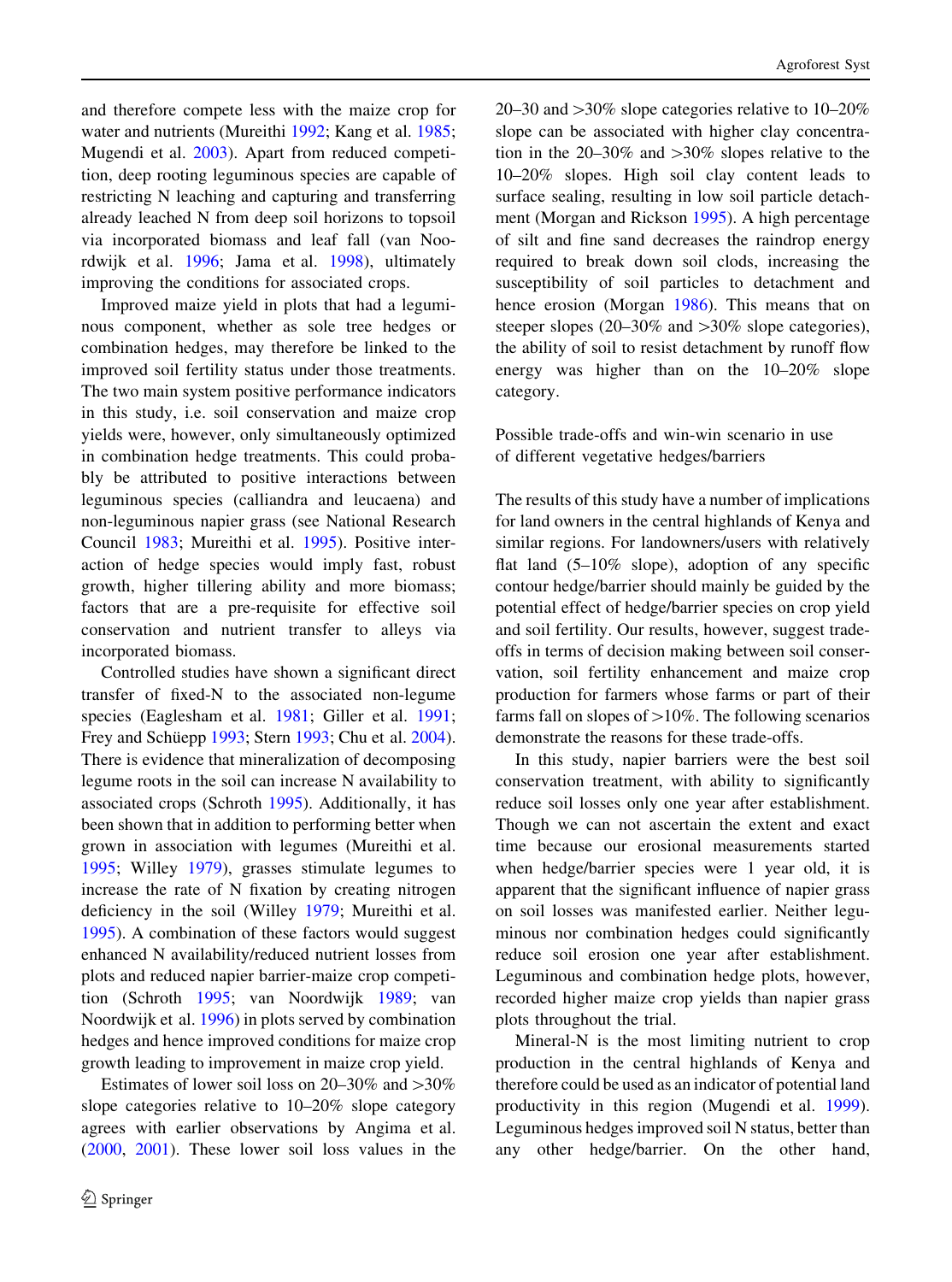<span id="page-10-0"></span>combination hedges were not as good as napier grass in soil conservation, but better than tree hedges, and not as good as tree hedges in soil fertility amelioration but better than napier grass. For most of the other soil nutrients, the effects of either combination or leguminous hedges were similar. These differences in vegetative hedge/barrier performance for different desirable agricultural attributes demonstrate a need for trade-offs in selecting specific vegetative hedges/ barriers from those demonstrated in this study. Adopters would have to decide whether long term benefits associated with soil conservation or immediate benefits associated with soil fertility amelioration and maize crop yield are more important.

A win-win scenario for production, long term soil health and environmental management in this case would be guaranteed by adoption of combination hedges for three reasons: (i) the combination hedge performed better than leguminous hedges and control in soil conservation, (ii) soil fertility in combination hedge plots was better than in napier barrier and control plots but comparable to that in leguminous hedge plots and, (iii) maize crop yield from combination hedge plots was better than yield from napier grass and control plots but comparable to leguminous hedge plots.

# Conclusion

The results of this study lead us to a number of conclusions: (i) soil erosion is a major cause of declining maize crop yields in arable steep-lands of the central highlands of Kenya, (ii) well selected vegetative hedges have a potential to significantly improve and manage soil productivity in these arable steep-lands, (iii) though napier barriers are efficient in soil conservation in the short run, they are incapable of contributing to enhanced crop yields as is the case with leucaena, calliandra and combination hedges. Considering that none of the hedges/barriers performed best in all the desirable characteristics, the results of this study suggest a need for trade-offs in selecting the most suitable hedge for sustainable arable steep-land production. A combination of napier grass with either calliandra or leucaena in the hedge (combination hedge) seems to provide the best win-win scenario for reducing soil erosion, improving soil fertility and enhancing crop yield.

Acknowledgements We gratefully acknowledge the support we received from Mercy Nyambura, Robin Chacha, Mainga Nzinzi and Wilson Ngurui of ICRAF plant and soil laboratory in soil analysis. We are grateful to Franklin Mairura of TSBF for reviewing the earlier versions of this paper. We appreciate the support we received from Kirege farmers in the course of these trials. This work was financially supported by the Rockefeller Foundation (ACA section).

## References

- Anderson JM, Ingram JS (1993) Tropical Soil Biology and Fertility: Handbook of Methods. CAB International, Wallingford, UK
- Angima S, O'Neill MK, Omwega AK, Stott DE (2000) Use of tree/grass hedges for soil erosion control in the Central Kenyan highlands. J Soil Water Conserv 55:478–482
- Angima S, Stott DE, O'Neill MK, Ong CK, Weesies GA (2001) Use of calliandra-napier contour hedges to control soil erosion in central Kenya. Agric Ecosyst Environ 91:15–23. doi[:10.1016/S0167-8809\(01\) 00268-7](http://dx.doi.org/10.1016/S0167-8809(01) 00268-7)
- Angima S, Stott DE, O'Neill MK, Ong CK, Weesies GA (2003) Soil erosion prediction using RUSLE for central Kenyan highland conditions. Agric Ecosyst Environ 97:295–308. doi:[10.1016/S0167-8809\(03\) 00011-2](http://dx.doi.org/10.1016/S0167-8809(03) 00011-2)
- Cahn M, Bouldin DR, Carro MS, Bowen WT (1993) Cation and nitrate leaching in an Oxisol of Brazilian Amazon. Agron J 85:334–340
- Chu GX, Shen QR, Cao JL (2004) Nitrogen fixation and transfer from peanut to rice cultivated in aerobic soil in an intercropping system and its effect on soil N fertility. Plant Soil 263:17–27. doi[:10.1023/B:PLSO.00000](http://dx.doi.org/10.1023/B:PLSO.0000047722.49160.9e) [47722.49160.9e](http://dx.doi.org/10.1023/B:PLSO.0000047722.49160.9e)
- Council for Agricultural Science and Technology (CAST) (1985) Agriculture and ground water quality. Report number 103, May 1985, 62 pp
- Dissmeyer G, Foster GR (1985) Modifying the universal soil loss equation for forestland. In: El-Swaify SA, Moldenhauer WC, Lo A (eds) Soil Erosion and Conservation. Soil Science Society of America, Madison, WI, pp 480–495
- Dorich R, Nelson D (1984) Evaluation of manual cadmium reduction methods for determination of nitrate in potassium chloride extracts of soil. Soil Sci Soc Am J 48:72–75
- Dregne HE (1992) Erosion and soil productivity in Asia. J Soil Water Conserv 47:8–13
- Eaglesham ARJ, Ayanaba A, Ranga RV, Eskew DL (1981) Improving the nitrogen nutrition of maize by intercropping with cowpea. Soil Biol Biochem 13:169–171. doi: [10.1016/0038-0717\(81\) 90014-6](http://dx.doi.org/10.1016/0038-0717(81) 90014-6)
- El-Swaify SA (1992) Soil conservation research in Hawaii- A case study for tropics. Aust J Soil Water Conserv 3:9–13
- FAO (1990) Soil map of the world. Revised legend. World Resources Report 60. FAO, Rome
- FAO (1993) Field Measurement of Soil Erosion and Runoff, Soils Bulletin No. 68. FAO Rome
- Fisher RA (1935) The Design of Experiments, 1st edn. Oliver and Boyd, Edinburgh and London
- Frey B, Schüepp H (1993) A role of vesicular-arbuscular (VA) mycorrhizal fungi in facilitating interplant nitrogen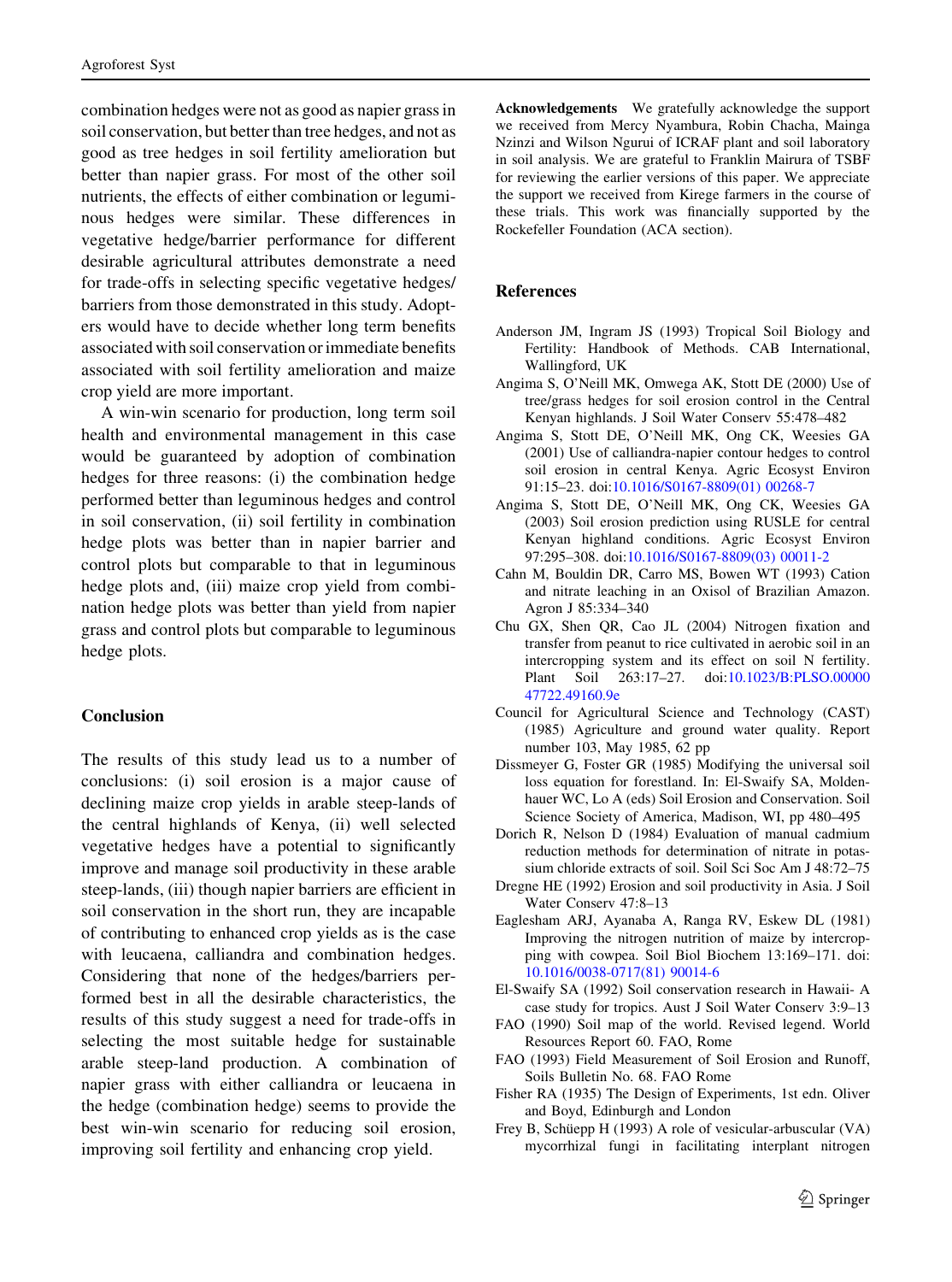<span id="page-11-0"></span>transfer. Soil Biol Biochem 25:651–658. doi[:10.1016/](http://dx.doi.org/10.1016/0038-0717(93) 90104-J) [0038-0717\(93\) 90104-J](http://dx.doi.org/10.1016/0038-0717(93) 90104-J)

- Frye WW, Ebelhar SA, Murdock LW, Bevins RL (1982) Soil erosion effects on properties and productivity of two Kentucky soils. Soil Sci Soc Am J 46:1051–1055
- Gachene C, Jarvis NJ, Linner H, Mbuvi J (1997) Soil erosion effects on soil properties in a highland area of central Kenya. Soil Sci Soc Am J 61:559–564
- Gachene C, Mbuvi JP, Jarvis NJ, Linner H (1998) Maize yields reduction due to erosion in a high potential area of central Kenya highlands. Afr Crop Sci J 6:29–37
- Gee G, Bauder JW (1986) Particle size analysis. In: Klute A (ed) Methods of Soil Analysis: Physical and Mineralogical Methods. Soil Science Society of America, Madison, USA, pp 383–411
- GenStat (2002) Version 6.1, Lawes agricultural trust, Rothamsted experimental station, UK
- Giller KE, Ormsher J, Awah F (1991) Nitrogen transfer from Phaseolus bean to intercropped maize measured using <sup>15</sup> N-enrichment and  $15N$  isotope dilution methods. In: Dommergues YR, Krupa SV (eds) Soil Microorganisms and Plants. Elsevier, Amsterdam, pp 163–203
- ICRAF (1995) International Centre for Research in Agroforestry. ICRAF Laboratory Methods for Soil and Plant Analysis. Nairobi, Kenya
- Jama BA, Buresh JR, Ndufa JK, Shepherd KD (1998) Vertical distribution of roots and soil nitrates on an Oxisol. Soil Sci Soc Am J 62:280–286
- Justic D, Rabailis NN, Turner RE, Dortch Q (1995) Changes in nutrient structure of river dominated coastal waters: Stoichiometric nutrient balance and its consequences. Estuar Coast Shelf Sci 40:339–356. doi:[10.1016/S0272-](http://dx.doi.org/10.1016/S0272-7714(05) 80014-9) [7714\(05\) 80014-9](http://dx.doi.org/10.1016/S0272-7714(05) 80014-9)
- Kang BT, Grimme T, Lawson TL (1985) Alley cropping sequentially cropped maize and cowpea with leucaena on a sandy soil in Southern Nigeria. Plant Soil 85:267–277. doi[:10.1007/BF02139631](http://dx.doi.org/10.1007/BF02139631)
- Karlen DL, Flannery RL, Sadler EJ (1988) Aerial accumulation and partitioning of nutrients by corn. Agron J 80:232–242
- Kilewe AM (1987) Prediction of erosion rates and effects of topsoil thickness on soil productivity. Ph.D. Dissertation, University of Nairobi, Nairobi, Kenya
- Koning N, Roos JC, Grobbelaar JU (2000) Water quality of the Modder River, South Africa. Afr J Aquat Sci 25:202–210. doi[:10.2989/160859100780177992](http://dx.doi.org/10.2989/160859100780177992)
- Lal R (1984) Productivity assessment of tropical soils and the effects of erosion. In: Rijsberman FR, Wolman MG (eds) Quantification of the effect of erosion on soil productivity in an international context. Delft, Netherlands, pp 70–94
- Lal R (1989) Agroforestry systems and soil surface management of a tropical Alfisol. Water runoff, soil erosion and nutrient loss. Agrofor Syst 8:97–111. doi:[10.1007/BF00123115](http://dx.doi.org/10.1007/BF00123115)
- Loomis RS, Connor DJ (1992) Crop ecology: Productivity and management in agricultural systems. Cambridge University Press, Cambridge
- Mantel SD, Van Engelen VM (1999) Assessment of the impact of water erosion on productivity of maize in Kenya: an Integrated modeling approach. Land Degrad Dev 10:577– 592. doi[:10.1002/\(SICI\) 1099-145X\(199911/12\) 10:6](http://dx.doi.org/10.1002/(SICI) 1099-145X(199911/12) 10:6≤577::AID-LDR365≥3.0.CO;2-F)  $577::AID-LDR365 \geq 3.0$  $577::AID-LDR365 \geq 3.0$ .CO;2-F
- McCormack DE, Young KK (1981) Technical and societal implications of soil loss tolerance. In: Morgan RPC (ed) Soil conservation problems and prospects. Wiley, Chichester, UK, pp 365–376
- McLean EO (1982) Soil and lime requirement. In Page AL (ed) Methods of soil analysis, pp 199–224. Part 2. 2nd ed, Agron Monogr 9. ASA and SSSA, Madison, WI
- Mokma DL, Sietz MA (1992) Effects of soil erosion on corn yields on Marlette soils in South-Central Michigan. J Soil Water Conserv 47:325–327
- Morgan RPC (1986) Soil erosion and conservation. Longman Group, Essex
- Morgan RPC, Rickson RJ (1995) Slope stabilization and erosion control: a Bioengineering Approach. FN Spon publishers, London, p 274
- Mugendi DN, Nair PK, Mugwe JN, O'neill MK, Woomer PL (1999) Alley cropping of maize with calliandra and leucaena in sub-humid highlands of Kenya. Part 2: Biomass decomposition, N mineralization, and N uptake by maize. Agrofor Syst 46:51–64. doi:[10.1023/A:1006269217882](http://dx.doi.org/10.1023/A:1006269217882)
- Mugendi DN, Kanyi M, Wamicha W, Mugwe J (2003) The role of agroforestry trees in intercepting leached nitrogen in the agricultural systems of the Central Highlands of Kenya. East Afr Agric For J 69:69–73
- Mureithi JG (1992) Alley cropping with leucaena for food and fodder production in smallholder farms in lowland coastal Kenya. PhD thesis, Faculty of Agriculture, Reading University, UK
- Mureithi JG, Tayler RS, Thorpe W (1995) Productivity of alley farming with *Leucaena leucocephala* and Napier grass (Pennisetum purpureum) in coastal lowland Kenya. Agrofor Syst 31:59–78. doi[:10.1007/BF00712055](http://dx.doi.org/10.1007/BF00712055)
- National Research Council (1983) Calliandra, A versatile small tree for humid and tropics. Jaktra, Indonesia. National Academy Press, Washington, DC
- Novotny V (1999) Diffuse pollution from agriculture; a worldwide outlook. Water Sci Technol 39:1–13. doi: [10.1016/S0273-1223\(99\) 00027-X](http://dx.doi.org/10.1016/S0273-1223(99) 00027-X)
- Olson KR, Nizeyimana E (1988) Effects of soil erosion on corn yields of seven Illinois soils: A comparison. J Soil Water Conserv 35:44–46
- Pacardo E, Montecillo L (1983) Effects of corn/ipil-ipil cropping systems on productivity and stability of upland agroecosystems. Annual Report, UPLB PCARRD Res. Project, Philiphines
- Pelleck R (1992) Contour hedgerows and other soil conservation interventions for hilly terrain. Agrofor Syst 17:135– 152. doi:[10.1007/BF00053118](http://dx.doi.org/10.1007/BF00053118)
- Pimentel D, Huang X, Cardova A, Pimentel M (1997) Impact of population growth on food supplies and environment. Popul Environ 19:9–14. doi:[10.1023/A:1024693414602](http://dx.doi.org/10.1023/A:1024693414602)
- Raintree J, Torres F (1986) The agroforestry in farming systems perspectives: The ICRAF approach. IARC'S workshop on FSR, 17–21 Feb. 1986, ICRISAT, Hyderabad, India
- Rosecrane R, Brewbaker JL, Fownes JH (1992) Alley cropping of maize with nine leguminous trees. Agrofor Syst 17:159–169. doi:[10.1007/BF00053120](http://dx.doi.org/10.1007/BF00053120)
- Schroth G (1995) Tree root characteristics as a criteria for species selection and systems design in agroforestry. Agrofor Syst 30:125–143. doi[:10.1007/BF00708917](http://dx.doi.org/10.1007/BF00708917)